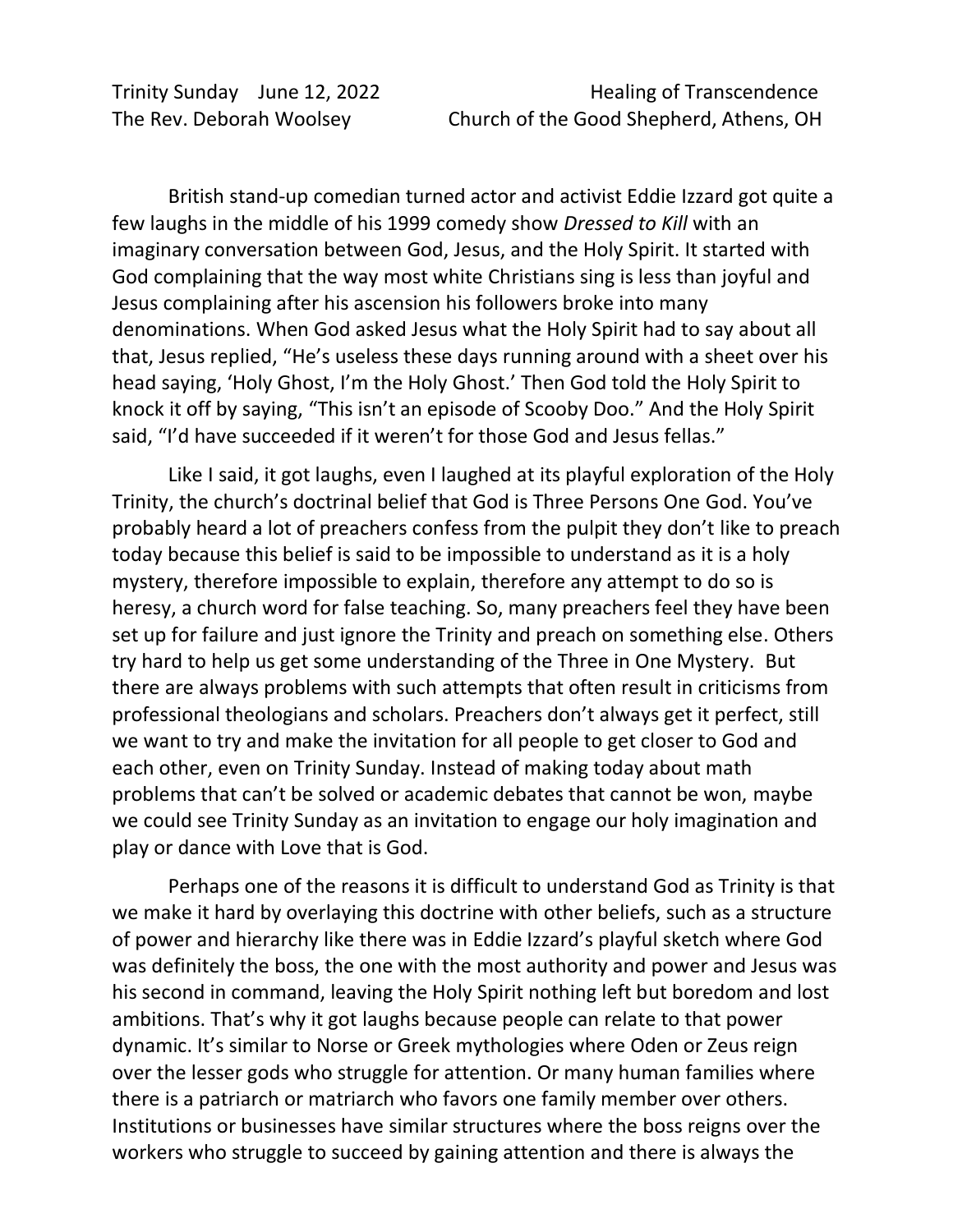person who thinks they would have made it if it hadn't been for someone more influential, gifted, or just luckier than they were. This is a structure we find everywhere, and it is a structure that supports divisions.

This can make the Holy Trinity difficult for us because it is *not* like Eddie Izzard's sketch. The Holy Trinity is not against itself, because God is not divided. God, as we read in the Gospels, is love. Not the love created by hierarchies that favors those who favor the powerful. God is not the love of greed. God is love that creates all life, God is love embodied in Jesus who gathered into himself our brokenness and divisions so that we can experience the love of healing forgiveness and reconciliation, and God is love embodied in the Holy Spirit that is with us in good times and bad, guiding us and calling us deeper into the loving mystery that is God.

Christian mystics of the past described Holy Trinity as Love always in motion, like a dance, a relationship that does not need to struggle against itself because it supports itself.

This is also tough for most people to relate to. We are used to relationships that are based on the push and pull of power; where it's important to know who is in charge and who isn't. That God could be different is difficult to imagine. But what if, even if just for one Sunday a year, we try. What if, for one day we try and let God be God. What if we try and imagine God as a relationship that is love that looks like support that carries each other?

It doesn't have to be impossible. It does require letting go of what we think God is and surrendering to what God is. It can happen and it does happen in our world in our time to people like you and me. It happens to me every now and again. Especially whenever I trust that I am part of something larger than the structures and hierarchies that make our society and institutions function. And when it happens, it brings new life.

One lovely time it happened was when I was my first year in seminary, which we call the Junior year. That year got off to a rough start for me as I discovered a portion of my fellow seminarians who did not believe women should be ordained priests in the church. They said some pretty awful and hurtful things. Yet, they were still part of the community. No one kicked them out and they did not receive much in the way of punishment. Justice, you could say, did not prevail. And I still had to serve them in my role as chapel scholar, one of only six seminarians who oversaw the seminary's worship space. One day during the Evensong service we had at the end of every weekday, I stood in the very back so I could keep an eye on the service and discretely slip out if anyone needed anything. I looked at the community in their seats in the chapel: my fellow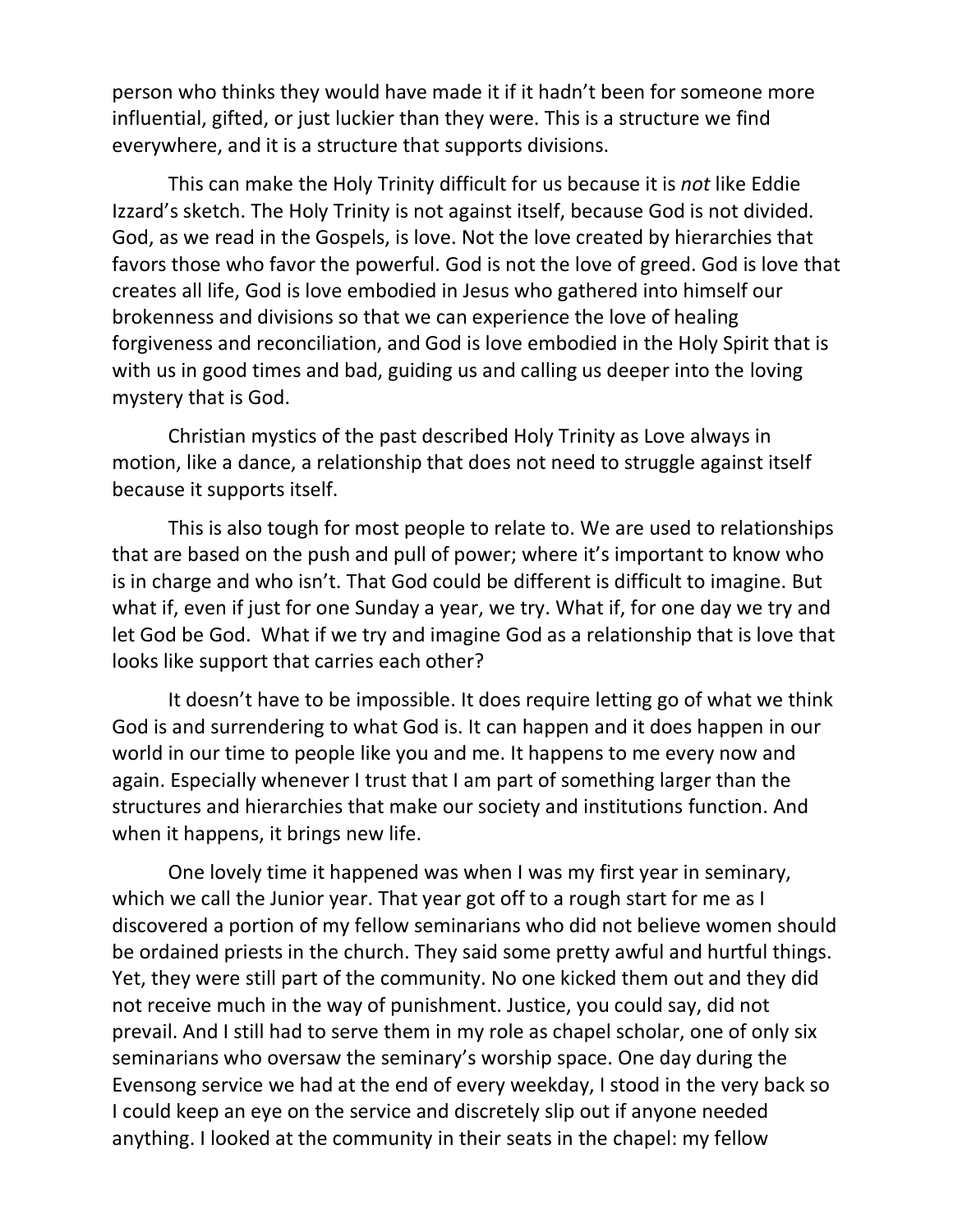seminarians, the professors, and the dean, and gently, yet firmly, I was overwhelmed – in the best sense of the word - with a sense of love for the whole community. Yes, some individuals were angry, some were against me even being there, others were going to be good friends, some already cared about me, and all of it was swept up in something I can't describe well in words, emotions, numbers, or data, but it was real. It was love that did not originate in me or from me, this love was simply present and drew me and everyone in the chapel into it, so that we all were part of it. And in that moment, whether I wanted to or not, I found I truly did love everyone in that community. After that experience it didn't seem to matter as much what individuals did or didn't believe about me personally, we were still part of a community. Because it was small, we still had to help carry each other. And just by doing our part, I grew to understand those who thought differently than me, and they came to see me as a person, not a theological concept, and we recognized God's call in each other. In the end that is what really mattered, because God is larger and more real than our prejudices. We all grew less divided because being right didn't matter as much anymore, and we grew a little closer to each other and closer to God. Because for one brief moment, we had joined in the dance, the movement, the flow, the love that is God Father, Son, and Holy Spirit.

An experience of Trinity – what some call transcendence - can happen in places other than seminary. Many believe that is what can happen when we share the sacrament of Holy Communion. Others find transcendence when listening to music or reading from a sacred text or poetry or story, or looking at a piece of art. Others say transcendence happens when they are outside under a tree or walking on a path through the woods or sitting by a lake or river. Others say transcendence happens whenever we let ourselves be touched by the beauty of God and in that moment realize what matters most is love that is God that joins us together.

I read recently that more Americans feel discouraged and distressed about the future because there is so much suffering and injustice now. It can be difficult to imagine anything different from what we are experiences right now, and this can lead to nostalgic longing for the past, or worse to despair. But as Paul so beautifully articulated in his letter to the Christians in Rome, whatever we are feeling now is not all there is. Realizing things change can be what gives us hope, not because of our own cleverness or skills or intelligence or experience, but because – like what I experienced in the chapel in seminary – God's love has been poured into our hearts by the Holy Spirit. This love is powerful enough to bring arrogant seminarians together and make them respect and love each other, and this love, when accepted, when lived, can do just as much wonderful, healing, reconciling good in all our lives, and can make the world better for all people.